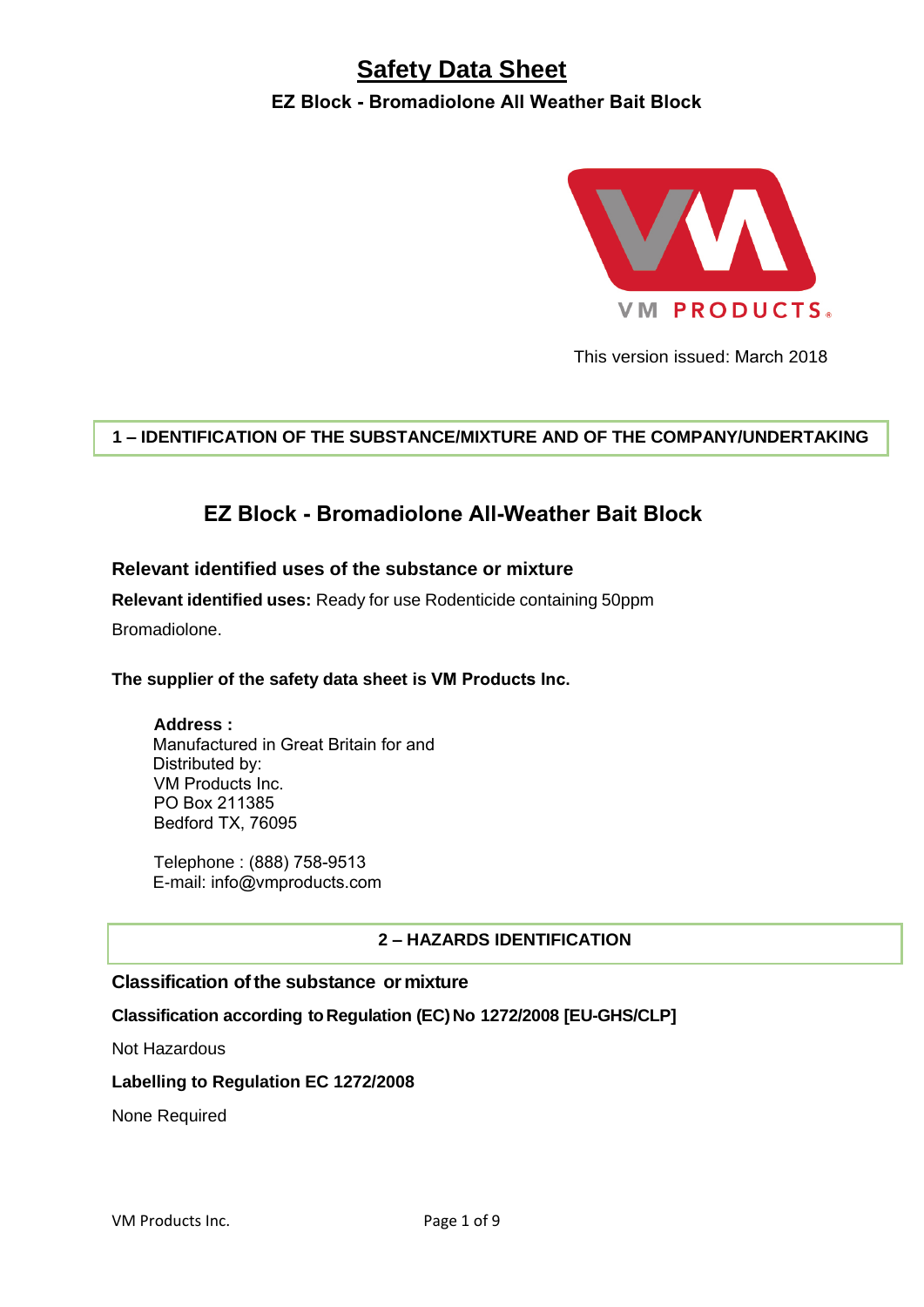# **Safety Data Sheet**

**EZ Block** 

## **Hazard Statements**

| <b>H-Statements</b> |                                                                                              |
|---------------------|----------------------------------------------------------------------------------------------|
| <b>EUH 208</b>      | Contains 1, 2- Benzisothiazolin-3-one. May produce<br>an allergic reaction.                  |
| <b>EUH401</b>       | To avoid risks to human health and the environment,<br>comply with the instructions for use. |

# **Precautionary Statements**

| <b>P-Statements</b> |                                                                            |
|---------------------|----------------------------------------------------------------------------|
| P <sub>102</sub>    | Keep out of reach of children.                                             |
| P <sub>103</sub>    | Read label before use.                                                     |
| P <sub>220</sub>    | Keep / Store away from foodstuffs, beverages and animal<br>feeding stuffs. |
| P <sub>262</sub>    | Do not get on skin.                                                        |
| P <sub>270</sub>    | Do not eat, drink or smoke when using this product.                        |
| P280                | Wear protective gloves [Professional users].                               |
| P273                | Avoid release to the environment.                                          |
| $P301 + P310$       | IF SWALLOWED: Immediately call a POISON CENTER or<br>doctor/physician.     |
| $P404 + P405$       | Store in a closed container. Store locked up.                              |
| P <sub>501</sub>    | Dispose of contents/container in accordance with local<br>regulations.     |

# **Chemical nature**

Biocidal product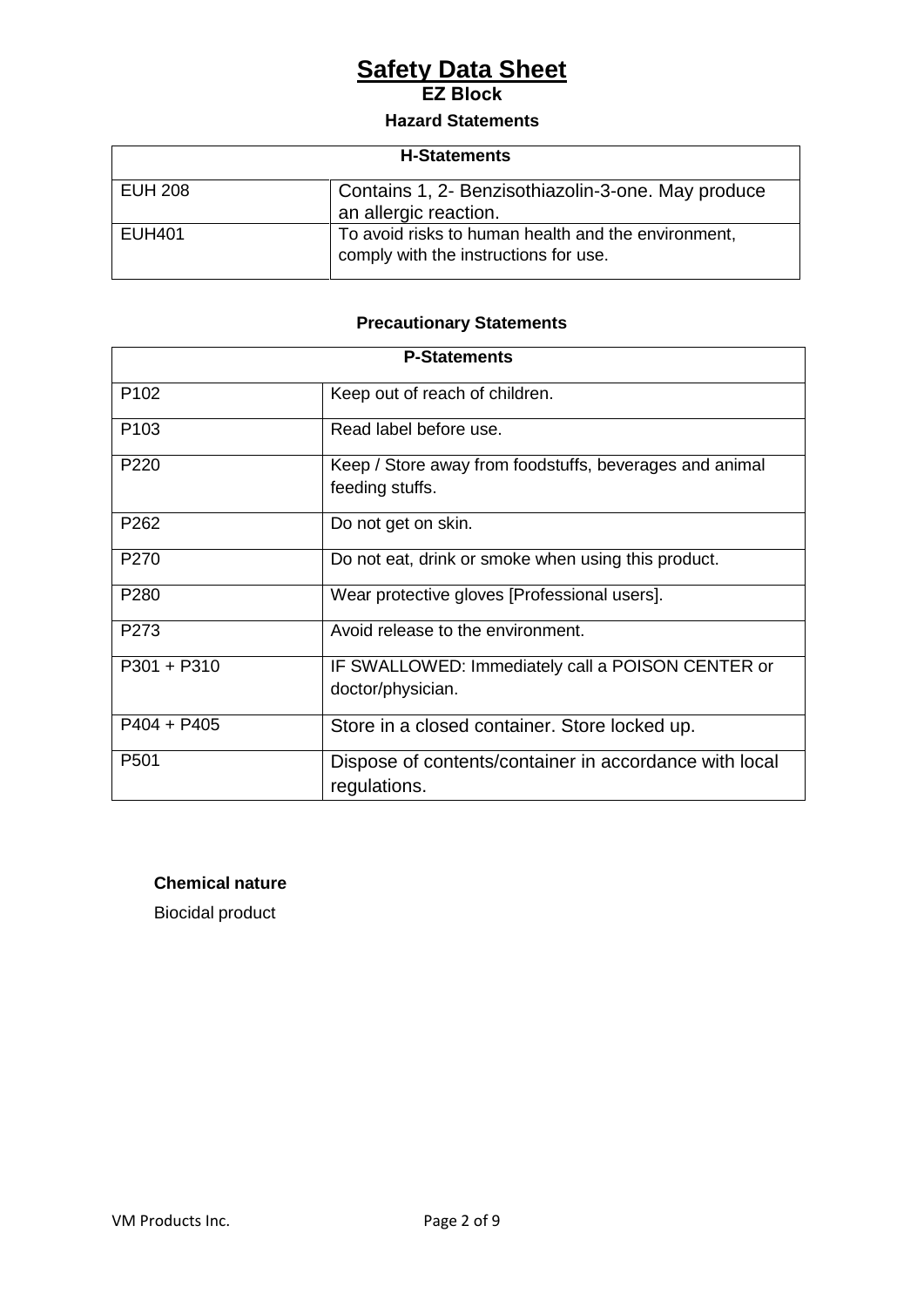# **Safety Data Sheet**

#### **EZ Block**

## **3 – COMPOSITION/INFORMATION ON INGREDIENTS**

## **Hazardous ingredients (GHS) according to Regulation (EC) No. 1272/2008**

| <b>Bromadiolone</b>                                                  |                                                                                                                                                                                         |
|----------------------------------------------------------------------|-----------------------------------------------------------------------------------------------------------------------------------------------------------------------------------------|
| Content (W/W): 0.005 %<br>CAS Number: 28772-56-7<br>EC-No. 249-205-9 | Acute toxicity, (Oral), Cat 1<br>Acute toxicity, (Dermal), Cat 1<br>STOT RE, Cat 1<br>Aquatic Acute Toxicity, Cat 1<br>Aquatic Chronic Toxicity (Cat 1)<br>H300, H310, H372, H400, H410 |

| Denatonium Benzoate    |                                  |
|------------------------|----------------------------------|
| Content (W/W): 0.001 % | Acute Toxic, (Oral), Cat 4       |
| CAS Number: 3734-33-6  | Acute Toxic, (Inhalation), Cat 4 |
| EC No. 223-095-2       | Skin Irritant, Cat 2             |
|                        | Eye Damage, Cat 2                |
|                        | Aquatic Chronic, Cat 3           |
|                        | H302, H332, H315, H319, H412     |

| 1,2-Benzisothiazolin-3-one |                            |  |
|----------------------------|----------------------------|--|
| Content (W/W): $< 0.02 \%$ | Acute Toxic, Cat 4         |  |
| CAS Number: 2634-33-5      | Skin Irritant, Cat 2       |  |
| EC No. 220-120-9           | Eye Damage, Cat 1          |  |
|                            | Skin Sensitizer Cat 1 H317 |  |
|                            | Aquatic Acute, Cat 1       |  |
|                            | H302, H315, H318, H400     |  |

# **4 – FIRST-AID MEASURES**

#### **Description of first aid measures**

**General information:** In case of accident, or if you feel unwell, seek medical advice (show the label where possible). **Advice for Medical Doctors:** Bromadiolone is an indirect anti-coagulant. Phytomenadione, Vitamin K, is antidotal. Determine prothrombin time not less than 18 hours after consumption. If elevated, administer Vitamin K1 until prothrombin time normalises. Continue determination of prothrombin time for two weeks after withdrawal of antidote and resume treatment if elevation occurs in that time.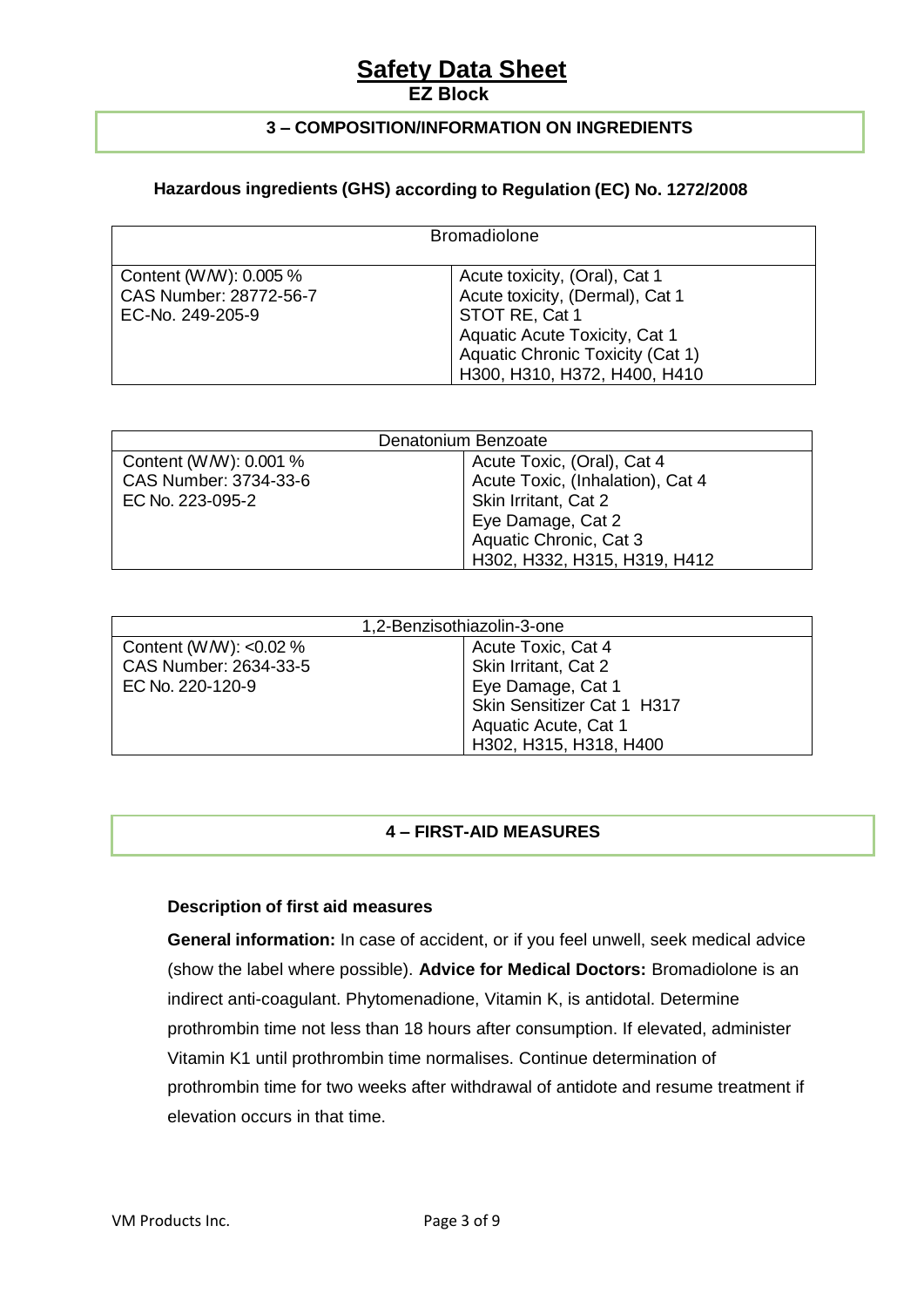**After inhalation:** Unlikely to present an inhalation hazard. If symptoms develop move the exposed person to fresh air. Immediately obtain medical advice.

**After skin contact:** May cause skin irritation in susceptible people. Immediately take off all contaminated clothing. Rinse skin with copious amounts of water and wash with soap and water. If you feel unwell seek immediate medical advice.

**After eye contact:** May cause eye irritation in susceptible people. Rinse opened eye for several minutes under running water. If irritation persists consult a doctor.

#### **After swallowing:**

Rinse mouth. Do NOT induce vomiting. Call a doctor immediately.

# **5 – FIRE FIGHTING MEASURES**

#### **Extinguishing media**

**Suitable extinguishing agents:** Keep fire exposed containers cool by spraying with water. Appropriate fire extinguishers are CO2, Powder or Alcohol resistant foam. Use extinguishing media appropriate to the surrounding conditions. Do not use water jets to extinguish the fire.

**Special hazards arising from the substance or mixture:** Formation of toxic gases may occur if heated such as carbon oxides, nitrogen oxides and hydrogen chloride gas.

**Protective equipment:** Wear self-contained respiratory protective device. A chemical protection suit and suitable gloves and boots should be worn.

#### **6 – ACCIDENTAL RELEASE MEASURES**

**Environmental precautions:** Prevent leakage or spillage if safe to do so.

**Methods and material for containment and cleaning up:** Clean up promptly by sweeping or vacuuming. Transfer to a suitably labelled container. Subsequently wash the contaminated area with water taking care to prevent washings entering sewers or drains.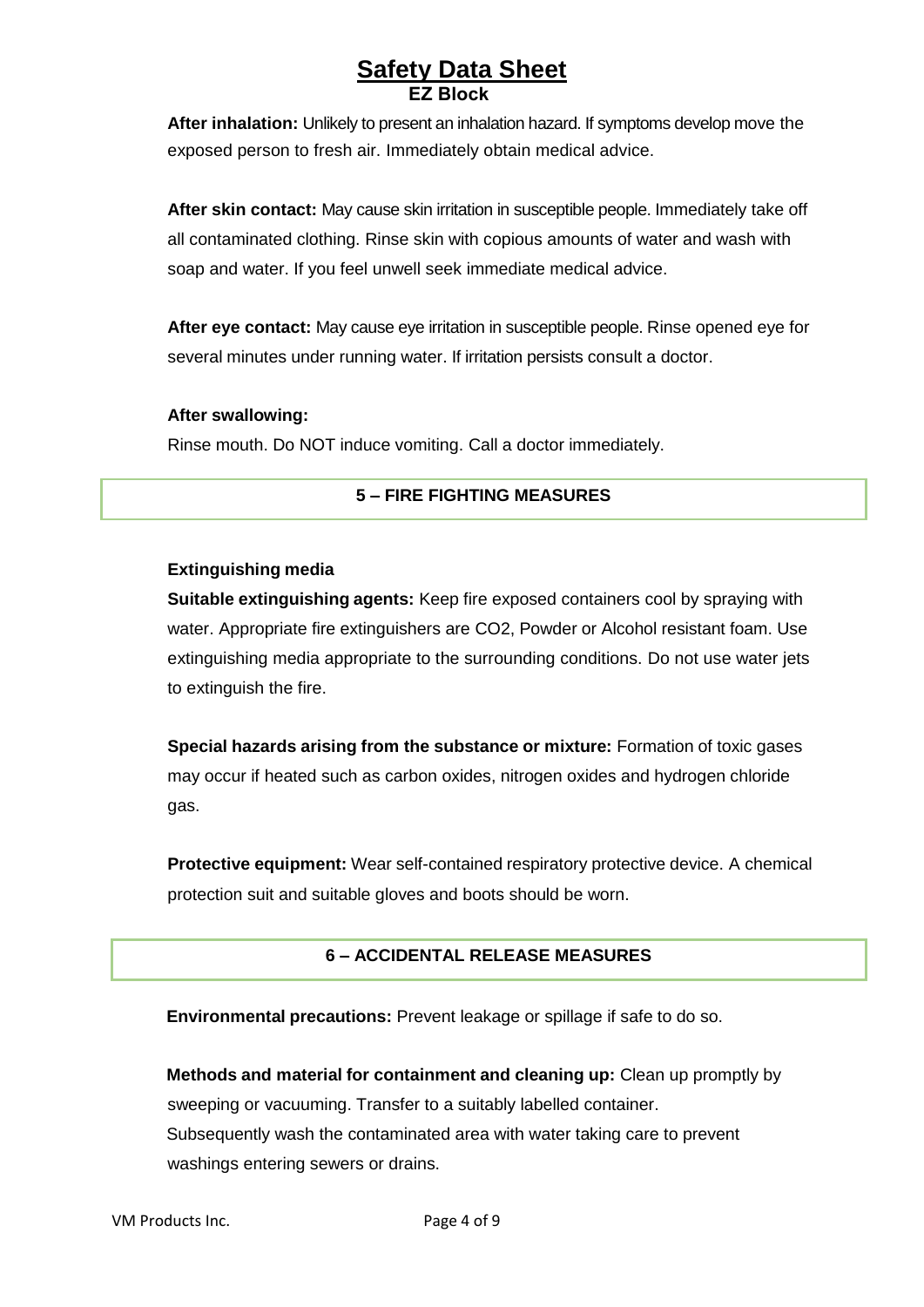#### **Reference to other sections**

See Section 7 for information on safe handling. See Section 8 for information on personal protection equipment. See Section 13 for disposal information.

#### **7 – HANDLING AND STORAGE**

#### **Handling**

**Precautions for safe handling:** Avoid contact with skin and eyes and avoid inhalation of dust. This product is unlikely to produce dust as the product is a wax block. Keep away from sources of ignition – No smoking, eating or drinking while handling this product. Always use good personal hygiene procedures when handling this product. Wash hands and face before eating, drinking or smoking. Read the label before use.

#### **Conditions for safe Storage including incompatibilities**

Store in a cool, dry location. Keep out of reach of children. Store only in the original receptacle. Keep away from sources of heat. Store away from foodstuffs. Keep away from oxidizing agents.

#### **Protection against fire and explosion:**

Keep away from heat sources as the product is combustible. The product is not explosive. Keep away from oxidizing agents.

#### **8 – EXPOSURE CONTROLS AND PERSONAL PROTECTION**

#### **Exposure limits:**

| ∟хроэчге шшкэ.                                   |                         |                            |
|--------------------------------------------------|-------------------------|----------------------------|
| propane-1,2-diol                                 | WEL 8-hr limit ppm: -   | WEL 8-hr limit mg/m3: 10   |
| (Propane-1,2-diol particulates)                  | WEL 15 min limit ppm: - | WEL 15 min limit mg/m3: -  |
| propane-1,2-diol                                 | WEL 8-hr limit ppm: 150 | WEL 8-hr limit mg/m3: 474  |
| (Propane-1,2-diol total vapour and particulates) | WEL 15 min limit ppm: - | WEL 15 min limit mg/m3: -  |
| Sugar                                            | WEL 8-hr limit ppm: -   | WEL 8-hr limit mg/m3: 10   |
| (Sucrose)                                        | WEL 15 min limit ppm: - | WEL 15 min limit mg/m3: 20 |
| Paraffin Wax                                     | WEL 8-hr limit ppm:     | WEL 8-hr limit mg/m3: 2    |
|                                                  | WEL 15 min limit ppm:   | WEL 15 min limit mg/m3: 6  |
| Paraffin Wax                                     | WEL 8-hr limit ppm: -   | WEL 8-hr limit mg/m3: 2    |
| (Paraffin wax, fume)                             | WEL 15 min limit ppm: - | WEL 15 min limit ma/m3: 6  |

#### **Exposure controls**

Keep away from foodstuffs, beverages and feed. Wash hands before breaks and at the end of work.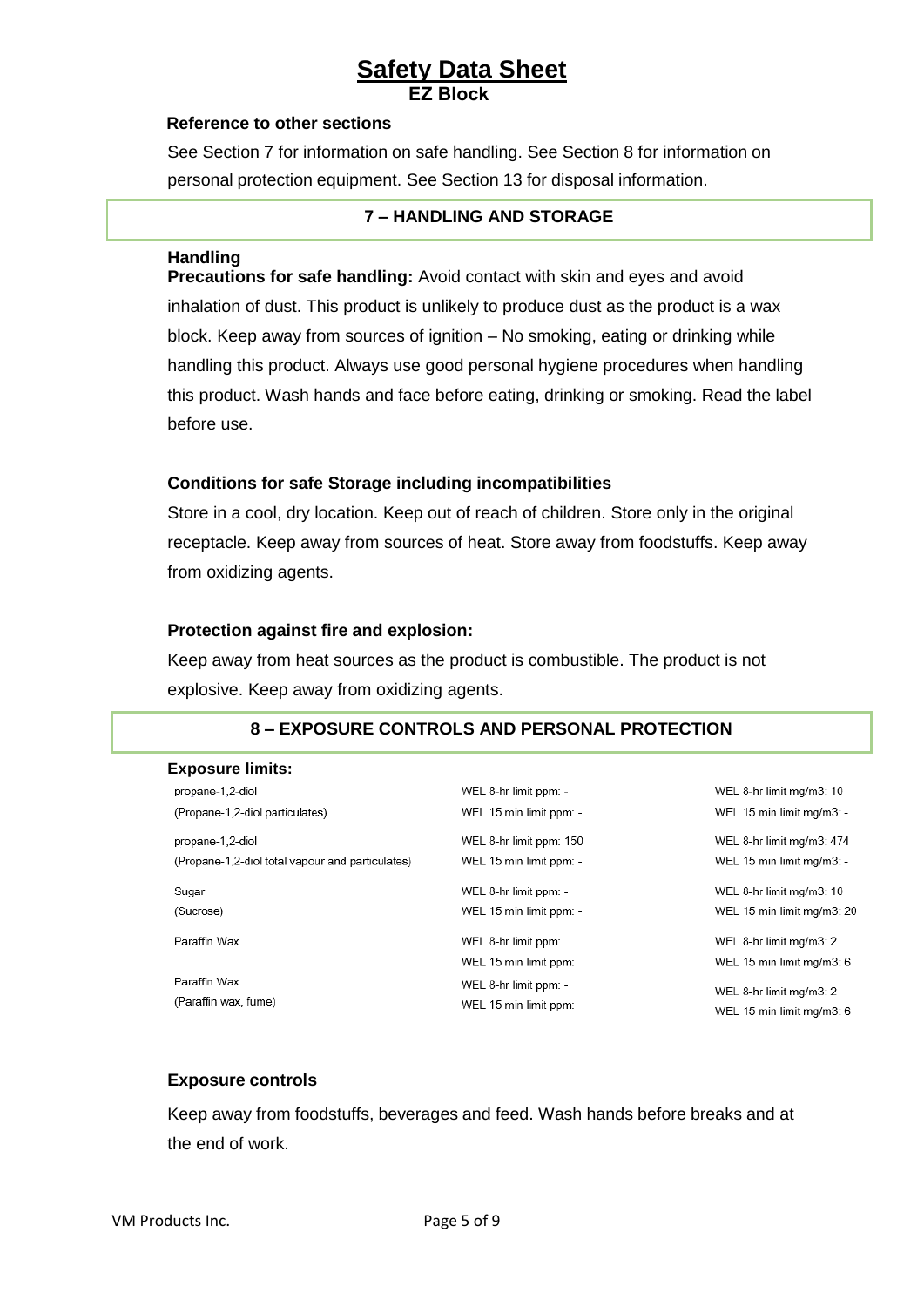#### **Hand protection:**

Suitable chemical resistant gloves are recommended for professional users.

#### **Eye protection:**

Not required under normal conditions of handling and use.

#### **Body protection:**

Body protection must be chosen depending on activity and possible exposure, for example apron, closed work clothing, protecting boots.

#### **General safety and hygiene measures:**

Handle in accordance with good hygiene and safety practice. Wearing of closed work clothing is recommended. Avoid contact with the skin, eyes and clothing. Store work clothing separately.

#### **9 – PHYSICAL AND CHEMICAL PROPERTIES**

Form: Wax block

Colour: Red, Green or Blue

Odour: Slight

M. Pt. (Deg. C): approx. 60 Deg C (for the wax)

Relative Density: 1.17

Solubility (Water): Immiscible in water

Flammability limits: Combustible

#### **10 – STABILITY AND REACTIVITY**

#### **Reactivity**

Stable under normal conditions.

#### **Chemical stability**

Stable under normal conditions. Not explosive or oxidising.

**Thermal decomposition / conditions to be avoided:** The formation of toxic/irritant gases/vapours may occur if heated.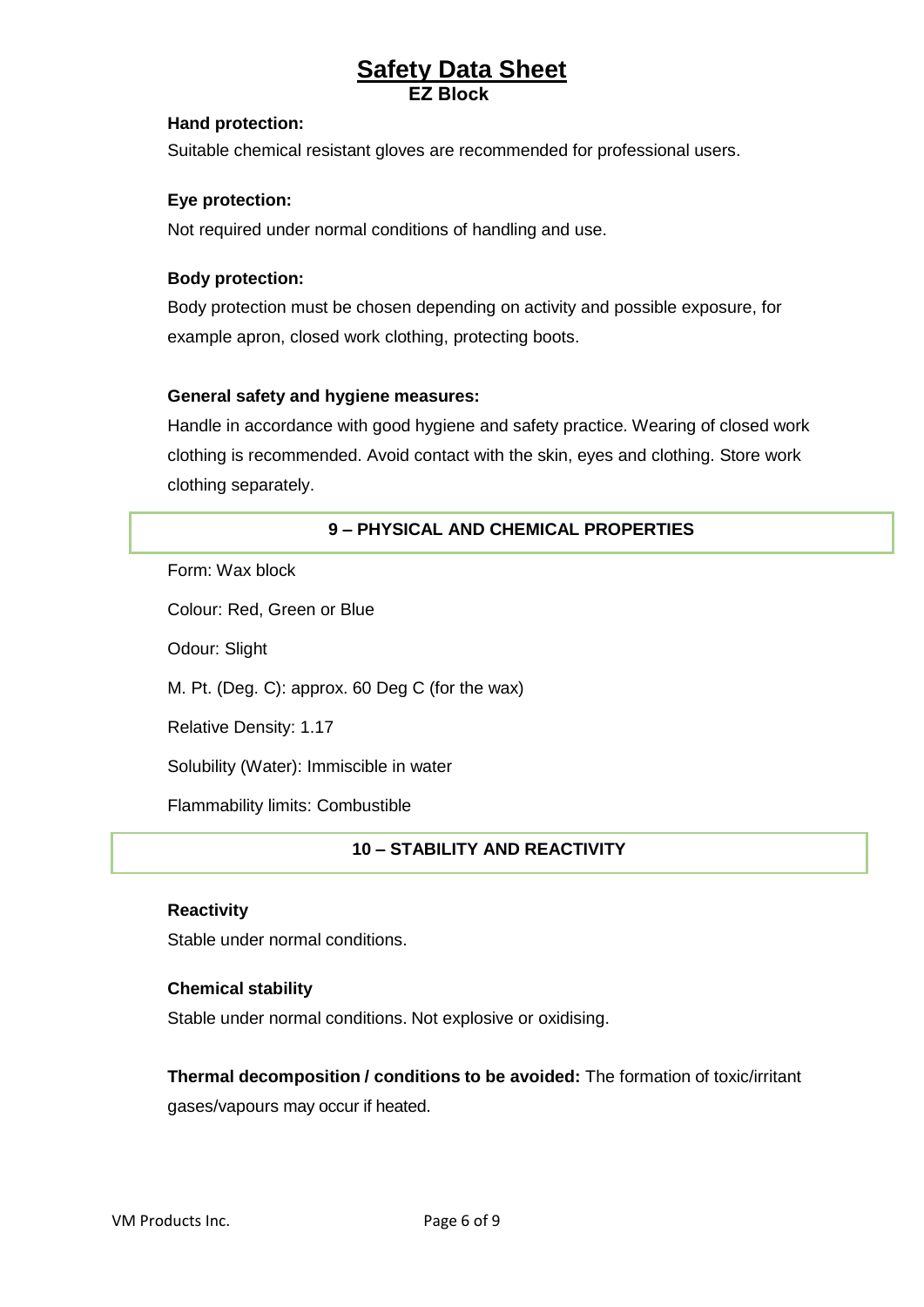**Possibility of hazardous reactions:** Keep away from oxidizing agents.

**Conditions to avoid:** Heat, sparks and open flame.

# **11 – TOXICOLOGICAL INFORMATION**

| Denatonium Benzoate | Oral Rat LD50 = $584 \text{ mg/kg}$ |
|---------------------|-------------------------------------|
| <b>Bromadiolone</b> | Oral Rat LD50 = $1.31$ mg/kg        |
|                     | Dermal Rat $LD50 = 23$ mg/kg        |

## **Skin corrosion/irritation**

Should not cause irritation.

## **Serious eye damage/eye irritation**

As the product is a wax block it is unlikely to cause eye damage or irritation.

## **Respiratory or skin sensitization**

As the product is a wax block it is unlikely to cause respiratory or skin sensitization.

#### **Germ cell mutagenicity**

No evidence to suggest that anticoagulant rodenticides are mutagenic.

# **Carcinogenicity**

No evidence to suggest that anticoagulant rodenticides are carcinogenic.

# **12 – ECOLOGICAL INFORMATION**

As the product only contains 50ppm of Bromadiolone and is a water immiscible wax block it is unlikely to be hazardous to aquatic life.

| <b>Bromadiolone</b> | Daphnia EC50/48Hr = $5.79$ mg/l       |
|---------------------|---------------------------------------|
|                     | Rainbow trout LC50/96hr = $2.89$ mg/l |

#### **Ecological information:**

Toxic to mammals, including domesticated animals, and birds if ingested. Exposure of non-target animals should be prevented.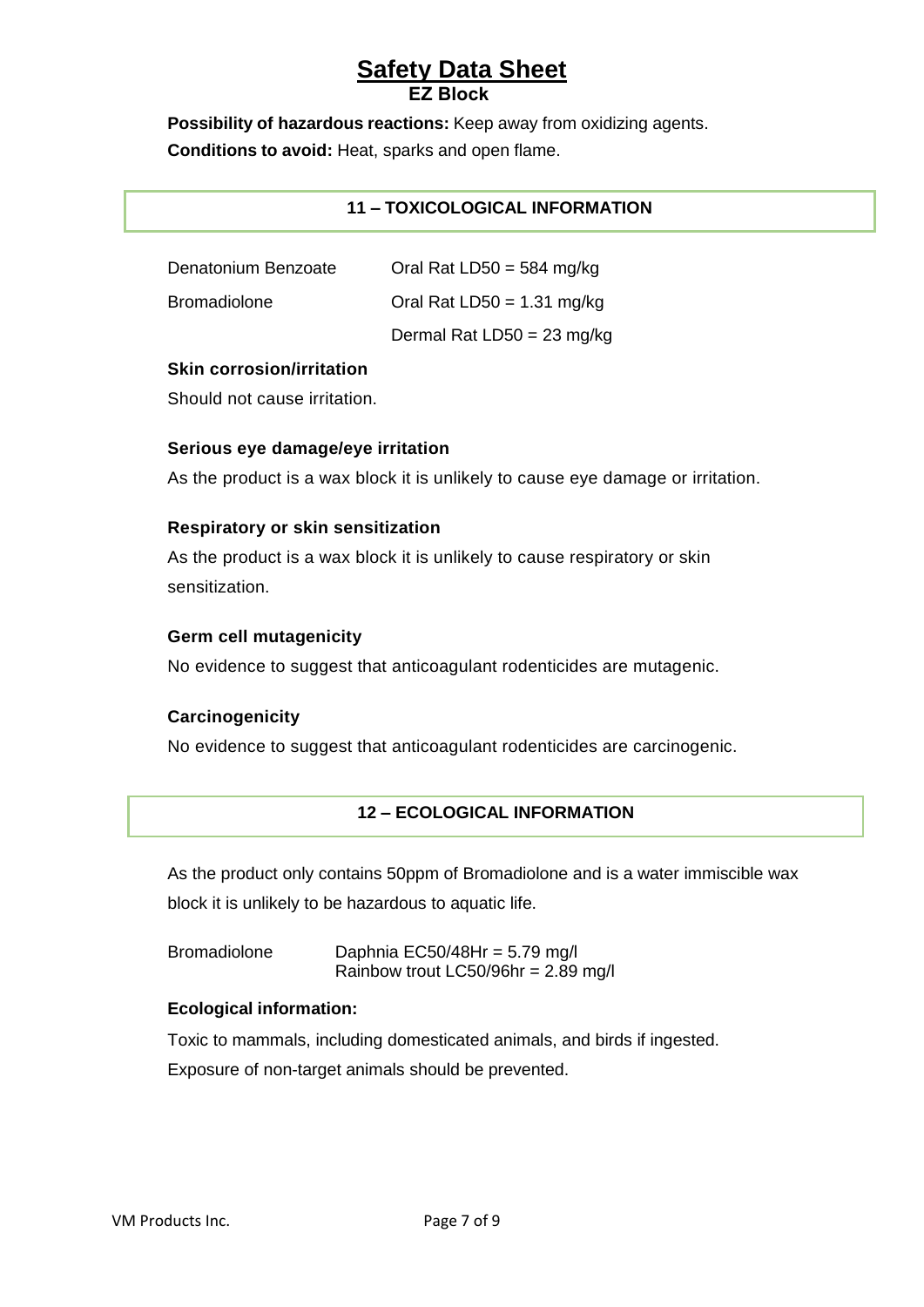#### **13 – DISPOSAL CONSIDERATIONS**

#### **Waste treatment - Recommendation**

Dispose of in accordance with national and local regulations.

#### **European waste catalogue**

The waste disposal key number from EWC is 20 01 19 (pesticides).

**Contaminated packaging:** Empty containers can be sent to landfill after cleaning if in compliance with local and national regulations.

#### **14– TRANSPORT INFORMATION**

#### **Not Dangerous Goods**

**ADR/RID** 

Not restricted for transport.

**IMDG** 

Not restricted for transport.

#### **IATA/ICAO**

Not restricted for transport.

# **15– REGULATORY INFORMATION**

To avoid risks to man and the environment, comply with the instructions for use.

This information should be considered when making any hazard assessment.

**Classification and labelling according to Regulation:** 

(EC) No 1272/2008 [EU-GHS/CLP]

#### **16– OTHER INFORMATION**

This Safety Data Sheet replaces all previous versions. This Safety Data Sheet covers both Red and Blue formulations.

For proper and safe use of this product, please refer to the product label.

#### **Abbreviations:**

ADR: European agreement concerning the international carriage of dangerous goods by Road.

IMDG: International Maritime Dangerous Goods.

VM Products Inc. The Page 8 of 9